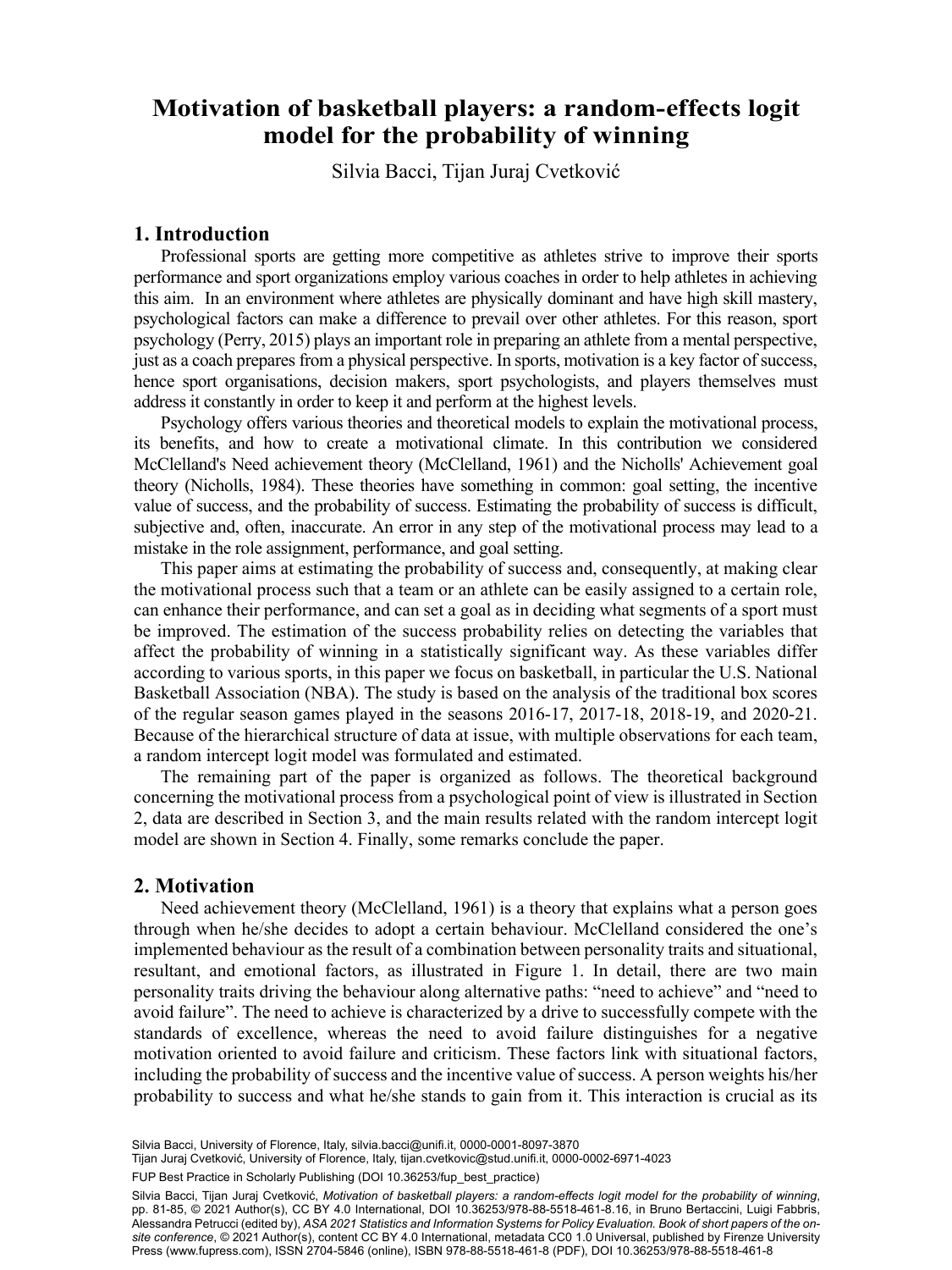resultant leads to either approach success or avoid failure. Moreover, emotional factors influence whether we focus on pride or shame. As result of these two main paths, the implemented behaviour consists, respectively, in seeking a challenge and enhanced performance or avoiding challenges, less effort and risk.

Achievement goal theory (Nicholls, 1984) is an orthogonal theory based on the persons approach to a task. Nicholls emphasizes the journey to the goal rather than the results of the goal itself. In the achievement goal theory a person focuses on skill mastery, a self-comparative perspective in which beating a previous personal result is success, or on the ego in which success is determined by comparison with others.



Figure 1 - Illustration of McClelland's (1961) Need Achievement Theory (our elaboration).

# **3. Data**

The data used in the model was collected on websites NBA.com and BasketballReference.com. The dataset was constructed using the traditional box score statistics of the NBA for each game played in the seasons 2016-17, 2017-18, 2018-19 and 2020-21. The traditional box score contains information about: opposing teams, final outcome of the match (in terms of winning and losing), duration of the game (in minutes), total points scored, field goals made, field goals attempted, field goal shooting percentage, 3 point field goals made, 3 point field goals attempted, 3 point field goal percentage, number of free throws made, number of free throws attempted, percentage of free throws, offensive rebounds, defensive rebounds, total rebounds, assists, number of stolen balls, number of lost balls, number of blocks, personal fouls.

Data was arranged with a record per game (i.e., two teams in a single row) and variables were rescaled with extreme values omitted to avoid singularities. Due to changes in the leagues structure, omitted games include games played after the implementation of the Play-in tournament in the 2020-21 season and the 2019-2020 season in order to avoid variance due to circumstances. The resulting dataset is composed of 4,770 games played by 30 teams.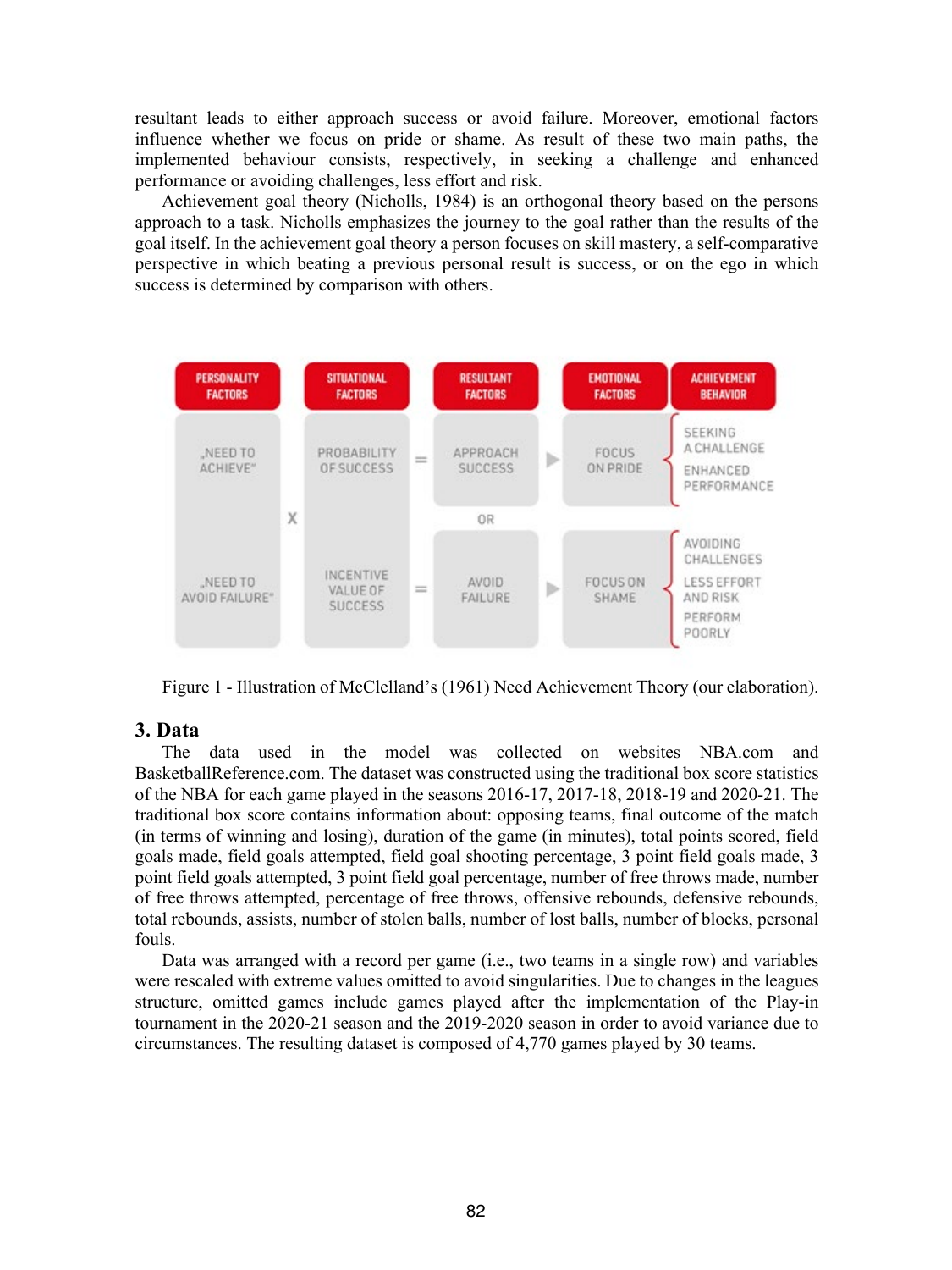### **4. Random intercept logit model**

To properly address the multilevel data structure, consisting in multiple observations per team, the probability of winning is modelled through a random-intercept logit model, where teams are the upper-level units and games are the lower-level units. The dependent variable of the model is a binary one equal to 1 if the team won the game and 0 otherwise.

As concerns the independent variables, in order to estimate the probability of success for a team we considered the *differences of the per game statistics*, which are an average of the variables based on previous games, *and the opponent per game statistics*, which are averages of other teams performances against the team of interest.

For the sake of clarity, we illustrate how to build the independent variables and to estimate the probability of success of a game played between the Utah Jazz (Team A) and the Sacramento Kings (Team B). Let us consider the following variables:

- FGM: field goals made
- FGA: field goals attempted
- 3PM: 3-point field goals made
- 3PA: 3-point field goals attempted
- FT%: free throw percentage
- DREB: defensive rebounds
- REB: total rebounds
- AST: assists
- STL: steals
- PF: personal fouls

The values of per game statistics representing the offensive performance of Team A and Team B, respectively, are displayed in Table 1, whereas the opponent per game statistics, representing the defensive performance of Team A and Team B, are reported in Table 2.

Table 1 - Per game statistics

| Variable    | Team A | Team B |
|-------------|--------|--------|
| <b>FGM</b>  | 41.3   | 42.6   |
| <b>FGA</b>  | 88.1   | 88.6   |
| 3PM         | 16.7   | 12.2   |
| 3PA         | 43.1   | 33.4   |
| $FT\%$      | 79.3   | 74.3   |
| <b>DREB</b> | 37.6   | 32     |
| AST         | 23.6   | 25.5   |
| STL         | 6.5    | 7.5    |
| <b>TOV</b>  | 14.2   | 13.4   |
| РF          | 18.6   | 19.4   |

Table 2 - Opponent per game statistics

| Variable    | Team A | Team B |
|-------------|--------|--------|
| <b>FGM</b>  | 40.9   | 43.6   |
| <b>FGA</b>  | 91.4   | 89.4   |
| 3PM         | 10.9   | 12.4   |
| 3PA         | 31.8   | 32.6   |
| $FT\%$      | 76.8   | 78.7   |
| <b>DREB</b> | 32.8   | 34.6   |
| <b>AST</b>  | 22.3   | 25.3   |
| <b>STL</b>  | 7.7    | 7.6    |
| <b>TOV</b>  | 11.5   | 13.7   |
| РF          | 19     | 18.7   |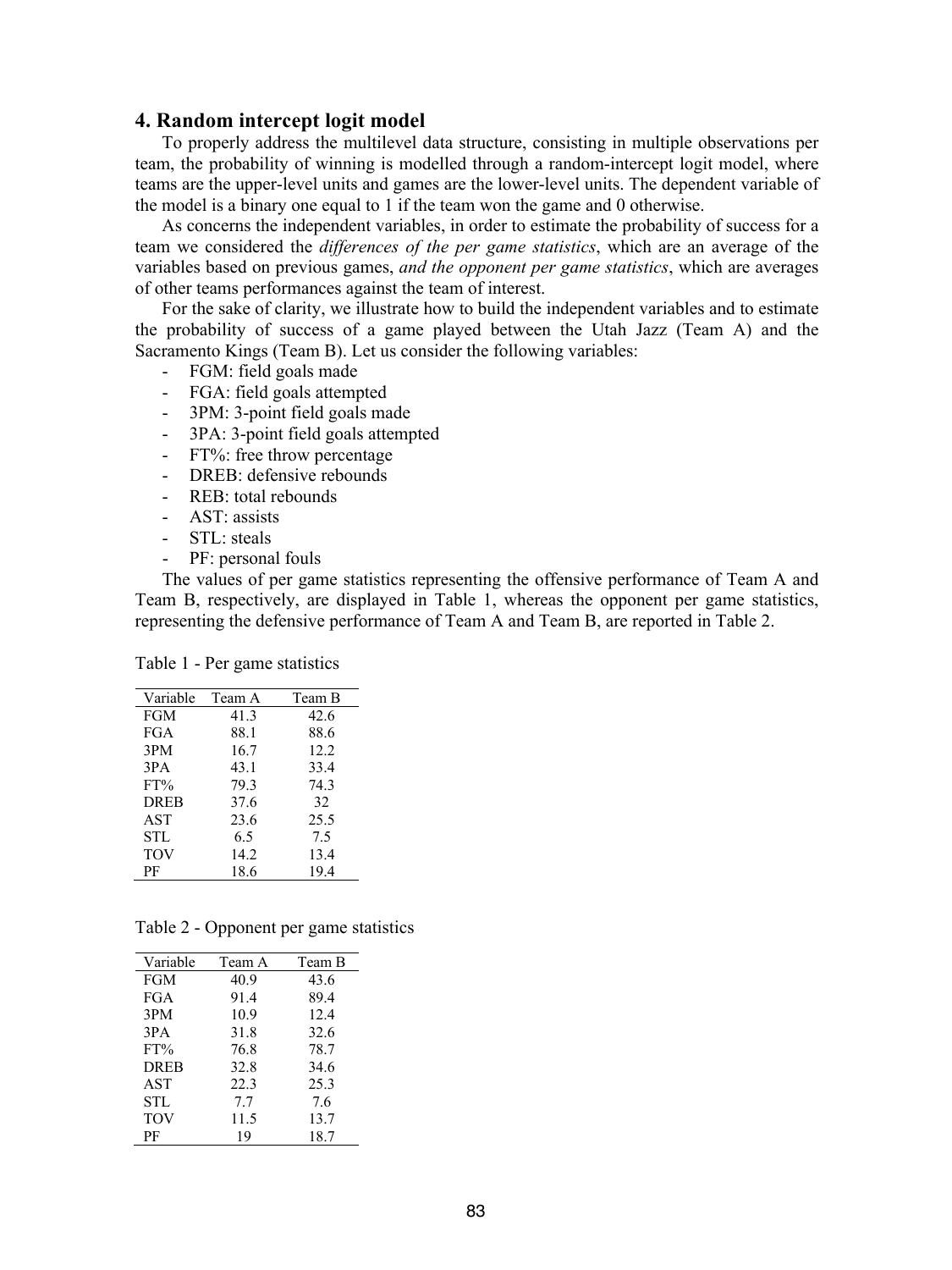Cross averaging Team A per game statistics and Team B opponent per game statistics, and vice-versa, results in a set of variables that take into account both offense and defense of the teams of interest (Table 3). This set of variables considers how the Utah Jazz (Team A) attack will vary against the Sacramento Kings (Team B) defence.

Table 3 - Cross averages of Team A per game and Team B opponent per game statistics, and vice-versa

| Variable    | Team A | Team B | Difference |
|-------------|--------|--------|------------|
| <b>FGM</b>  | 42.4   | 41.8   | 0.7        |
| FGA         | 88.8   | 90     | $-1.2$     |
| 3PM         | 14.6   | 11.5   | 3          |
| 3PA         | 37.8   | 32.6   | 5.3        |
| $FT\%$      | 79     | 75.6   | 3.4        |
| <b>DREB</b> | 36.1   | 32.4   | 3.7        |
| AST         | 24.4   | 23.9   | 0.5        |
| <b>STL</b>  | 7.1    | 7.6    | $-0.5$     |
| <b>TOV</b>  | 13.9   | 12.4   | 1.5        |
| РF          | 18.7   | 19.2   | $-0.6$     |

Differences in the last column of Table 3 are then used as independent variables in the random-intercept logit model.

Estimates of the fixed effects of the model are shown in Table 4 (letter "d" before the variable names stays for "difference") and the related correlation matrix in Table 5. The selected model fits data in a very satisfactorily way, being the conditional and marginal pseudo- $R^2$  equal to 95.5% (Nakagawa and Schielzeth, 2013).

| Variable     | <b>Estimate</b> | <b>Std. Error</b> | Z-value   | p-value  |
|--------------|-----------------|-------------------|-----------|----------|
| $($ Intr $)$ | 0.000           | 0.063             | 0.002     | 0.999    |
| dFGM         | 0.745           | 0.026             | 27.876    | < 0.0001 |
| dFGA         | $-0.126$        | 0.009             | $-14.474$ | < 0.0001 |
| d3PM         | 0.624           | 0.023             | 26.572    | < 0.0001 |
| d3PA         | $-0.053$        | 0.009             | $-6.114$  | < 0.0001 |
| dFT%         | 7.538           | 0.442             | 17.034    | < 0.0001 |
| dDREB        | 0.391           | 0.018             | 21.930    | < 0.0001 |
| dAST         | $-0.022$        | 0.011             | $-2.110$  | 0.035    |
| dSTL         | 0.145           | 0.020             | 7.390     | < 0.0001 |
| <b>dTOV</b>  | $-0.421$        | 0.023             | $-17.9$   | < 0.0001 |
| dPF          | $-0.444$        | 0.016             | $-26.724$ | < 0.0001 |

Table 4 – Random-intercept logit model: estimates of fixed effects (significance level 5%)

We note that, in addition to variables displayed in Table 2, we investigated other possible determinants that, however, did not result statistically significant. In particular, no significant effect resulted for the difference in field goal percentage, 3-point field goal percentage, free throws made, free throws attempted, offensive rebounds, rebounds, blocks, and for the game season (dummies were added to the model for seasons 2016-2017, 2017-2018, 2018-2019 versus season 2020-2021).